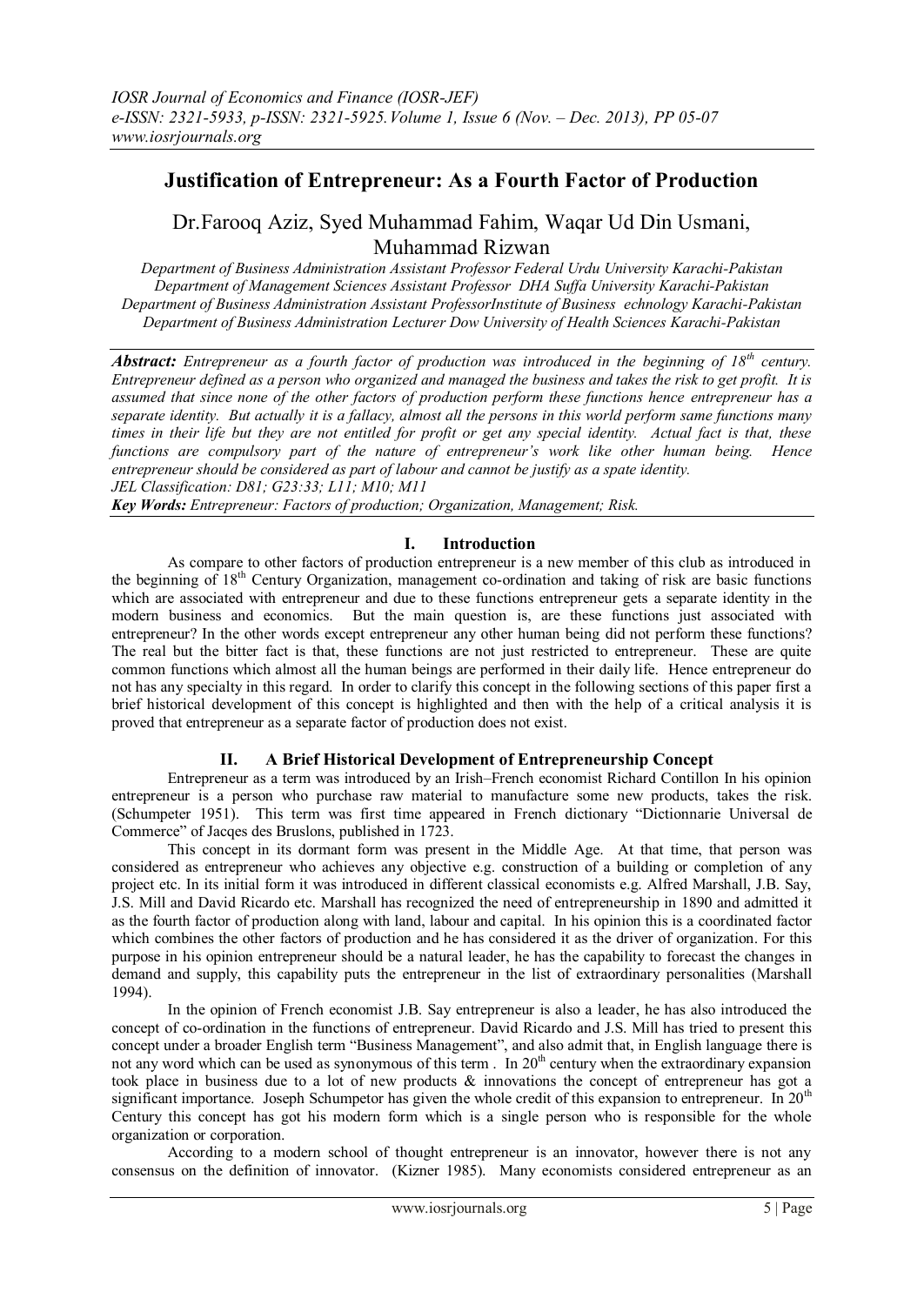innovator, but this theory is not applicable on developing countries. In these countries entrepreneur is not innovator in its traditional meaning. In these countries rarely new products are introduced, instead of that entrepreneur of these countries just copy of the ideas of rest of the world or follow the way of traditional production. The term "creative limitation" which is used in developed countries is not applicable in these countries in its true sense (Drucker 1985). In these countries innovation process is the alternate name of adaption of old methods and products etc.

It is also important to note that the level of empirical research on entrepreneur is very low as compare to the other factors of production, which adversely effected the development of economics as a subject. Its main reason is that empirical measurement of entrepreneurship is not possible due to imperfect competition, failure of market and uncertain production function. Due to these factors entrepreneur cannot be entered in an economic model (Leibenstein 1995).

On the basis of above discussion it can be said that, from its beginning entrepreneur becomes an abstract concept and different thinkers has associated different characteristics with it. Some has suggested that entrepreneur is a person who bears uncertainty, (Swaboda, 1983), other's considered him as a coordinator of resources (Amold 1996) and in the opinion of some others entrepreneur is an innovator and a person who provides capital (Hoseliz 1952). So, it can be said that there is not any hard  $\&$  fast definition of this concept which is acceptable for all economists and which is applicable to all economies. However, there is a consensus on the basic functions of entrepreneurs. On this ground in modern economics entrepreneur may be defined in these words "a person who organizes and manages any enterprise especially a business usually with considerable initiative and risk". (www.dictionary.reference. com/browse/entrepreneur).

## **III. A Critical Analysis of Entrepreneur's Function.**

From economic point of view an impression is given that entrepreneur performs some unique functions and on the basis of that he/she deserves for profit. From the above discussion it can be conclude that these functions are organization management and taking of risk. Now the question is are there functions just associated with entrepreneur. The real but the quite bitter fact is that these functions cannot be restricted just to entrepreneurs these are quite common functions of everymen's life. All human beings perform these functions many times in their ordinary life. Hence there is not any difference between entrepreneurs and other human being in this regard all of them are quite same. A brief analysis of functions of entrepreneurs is as follows.

## **3.1 Organization**

It is claimed that entrepreneurs organize the business which is the fundamental function because without organization no work can be done. The term organization may be defined in different ways e.g. it is the act or process or organizing or the act of rearranging the things under one or more than one rules. In ordinary life anything is considered as organized when it should be in a correct order and right place. On this basis it may also be defined as logical arrangement of different things for better searching. Specialization and division of work these are two basic pillars of entire philosophy of organization. The division of work means the assigning of responsibilities to each organizational component or specific individual or group thereof. It takes the form of specialization when the personality for a specific task lies with a designated expert in that field.

At here a simple question may be asked that, is there any work in the ordinary life of all human being which can be done without organization? The answer of this question is no. Each and every job or objective must require organization. Without organization it is almost impossible to complete any work or achieve any objective in our daily life. Hence each and every human being is compel to organize his / her work, it does not matter what is the nature of work and what is the level and quality of organization. Hence organization is the compulsory part of all human being in all of their work and entrepreneurs do not have any distinction in this regard. Entrepreneurs just organize his / her business like the other professionals and ordinary persons hence nothing is special with entrepreneurs in this regard.

## **3.2 Management**

The term management means the act of coordinating the efforts to accomplish desired goals and objectives using available resources effectively and efficiently. There are five basic functions of management, these are planning, organizing staffing, leading / directing and controlling. Moreover motivation and coordination are also important in this regard. The entrepreneur performs all these functions to run his business. The situation is again same in this context; these functions of management are not just restricted to entrepreneur. All human beings have to plan and organize their work (regardless of nature of work). They cannot do any work or achieve any objective without motivation and they also have to control and lead themselves to accomplish their goals and may recruit the persons if necessary. The level and quality of these functions are depending on the nature of work or objective, some as the case of entrepreneur. Hence again it is a common practice of all human being there is not any point of distinction is left for entrepreneur.